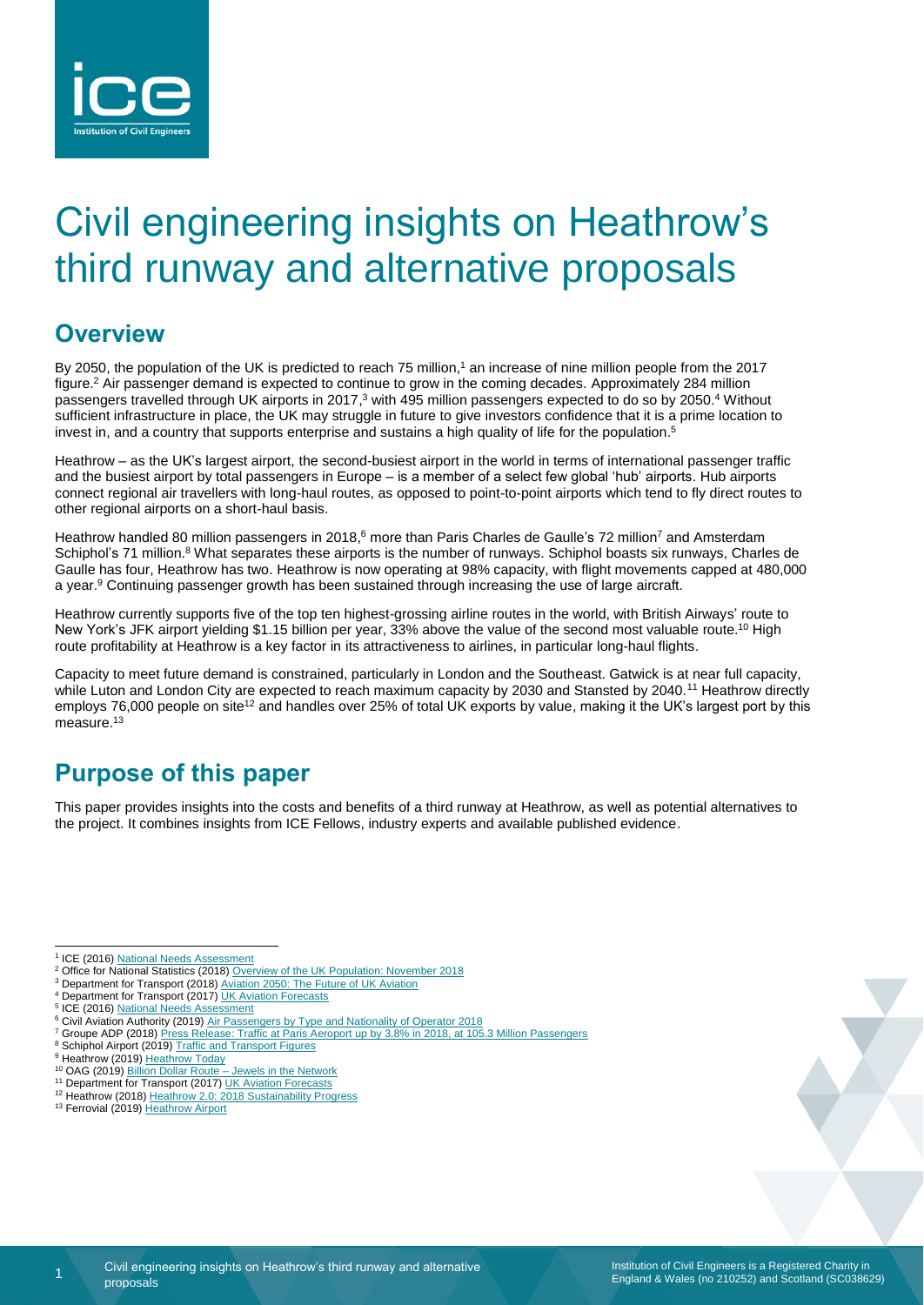

## **About the third runway at Heathrow**

Modern plans for a third runway were endorsed by the Airports Commission in 2015. The Commission's final report<sup>14</sup> endorsed a new Northwest Runway. The Commission was convinced this made the strongest case, alongside a package of measures to address environmental and community impacts.<sup>15</sup> The plans were then put to Parliament in June 2018 as part of the National Policy Statement for Airports; the policy statement was approved by a majority of 296 in the House of Commons. 16

The project is currently out for consultation as part of the Development Consent Order process<sup>17</sup> and is due to be submitted for final planning consent in 2020.<sup>18</sup> Construction is due to commence in 2021, with the first phase due to complete by 2026.<sup>19</sup>

## **Identified benefits**

Expansion in the Southeast of England is considered necessary to meet long-term air passenger and freight demand and deliver a long-haul route network central to the UK's economic prosperity.<sup>20</sup> A third runway has a number of economic and connectivity benefits which can be measured.

#### **A third runway and increasing capacity**

The single biggest benefit of a third runway would be an increase in capacity for passengers and freight, enabling an additional 260,000 air transport movements per year.<sup>21</sup> The Department for Transport (DfT) estimates that this capacity would be exhausted within two years of the runway coming into operation,<sup>22</sup> although the realities of making these new routes operational may take more time than this. Heathrow's master plan also calls for a doubling of cargo-handling capacity to 3 million tonnes per year by 2040 and the handling of 142 million passengers per annum by 2050. It further stipulates the need for an expansion of terminal facilities and surface transport links to accommodate these increases.<sup>23</sup>

### **A third runway, growth and jobs**

The DfT believes that expansion at Heathrow through a third runway and supporting terminals could deliver up to £74 billion of benefits to passengers and the wider economy.<sup>24</sup> The National Policy Statement further estimated that expansion would generate 114,000 additional jobs in the local area by 2030.<sup>25</sup>

A failure to expand might incur costs for passengers, with the Airports Commission finding that capacity constraints could drive up the total cost of air travel by £3-4 billion by 2050.<sup>26</sup> It is worth noting that the proposal for a new runway is entirely privately financed and funded and, in the opinion of the Airports Commission, commercially viable.<sup>27</sup>

l

2

<sup>26</sup> Airports Commission (2015) [Final Report](https://assets.publishing.service.gov.uk/government/uploads/system/uploads/attachment_data/file/440316/airports-commission-final-report.pdf) <sup>27</sup> Airports Commission (2015) [Final Report](https://assets.publishing.service.gov.uk/government/uploads/system/uploads/attachment_data/file/440316/airports-commission-final-report.pdf)

<sup>&</sup>lt;sup>14</sup> Airports Commission (2015) [Final Report](https://assets.publishing.service.gov.uk/government/uploads/system/uploads/attachment_data/file/440316/airports-commission-final-report.pdf)

<sup>15</sup> Ibid

<sup>&</sup>lt;sup>16</sup> Hansard (2018) [National Policy Statement: Airports](https://hansard.parliament.uk/Commons/2018-06-25/debates/C9B5DFC3-043B-4528-BEF1-34D9512E637D/NationalPolicyStatementAirports) <sup>17</sup> Heathrow (2019[\) Heathrow Airport Expansion Consultation](https://www.heathrowexpansion.com/local-community/consultations/)

<sup>&</sup>lt;sup>18</sup> Heathrow (2019) **Planning Process** 

<sup>19</sup> House of Commons Transport Committee (2018[\) Airports National Policy Statement](https://publications.parliament.uk/pa/cm201719/cmselect/cmtrans/548/548.pdf) <sup>20</sup> Airports Commission (2015) **Final Report** 

<sup>&</sup>lt;sup>21</sup> Department for Transport (2017) <u>UK Aviation Forecasts</u>

<sup>22</sup> House of Commons Transport Committee (2018[\) Airports National Policy Statement](https://publications.parliament.uk/pa/cm201719/cmselect/cmtrans/548/548.pdf)

<sup>&</sup>lt;sup>23</sup> Heathrow (2019[\) Airport Expansion Consultation, Preferred Masterplan](https://aec.heathrowconsultation.com/wp-content/uploads/sites/5/2019/06/Preferred-Masterplan-Hi-Res.pdf)

<sup>&</sup>lt;sup>24</sup> Department for Transport (2017[\) Updated Appraisal Report, Airport Capacity in the South East](https://assets.publishing.service.gov.uk/government/uploads/system/uploads/attachment_data/file/711589/addendum-to-the-updated-appraisal-report-airport-capacity-in-the-south-east.pdf)

<sup>&</sup>lt;sup>25</sup> Department for Transport (2018[\) Airports National Policy Statement: New Runway Capacity and Infrastructure at Airports in the South East of England](https://assets.publishing.service.gov.uk/government/uploads/system/uploads/attachment_data/file/714106/airports-nps-new-runway-capacity-and-infrastructure-at-airports-in-the-south-east-of-england-web-version.pdf)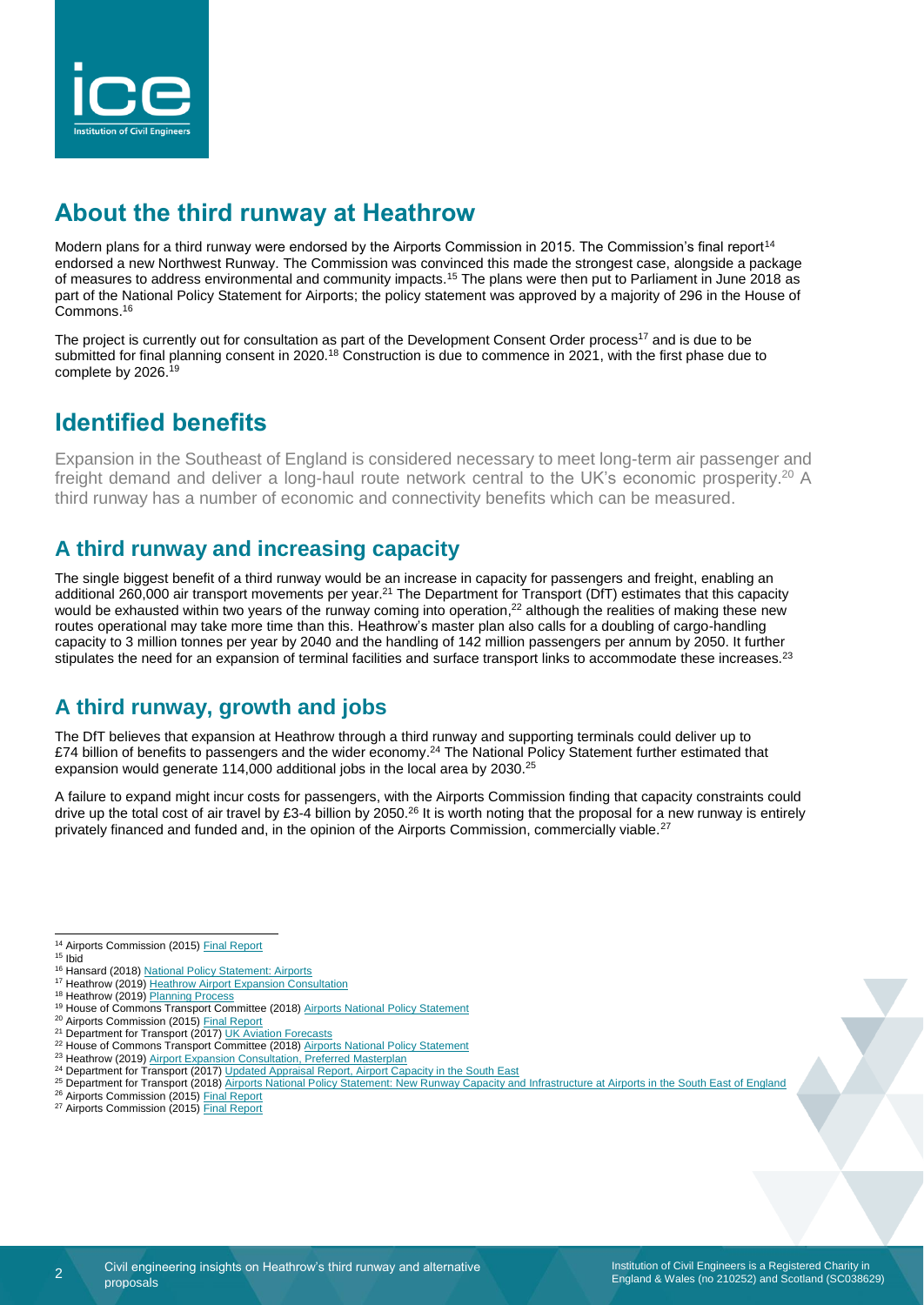

#### **A third runway's role in maintaining Heathrow's hub status**

The UK's overall air network makes it one of the best-connected countries in the world, with 100 countries directly connected to the UK by air over 370 direct routes.<sup>28</sup> This connectivity would be enhanced by an additional runway at Heathrow, allowing more long-haul destinations to be served. Capacity constraints at Heathrow have impacted on the availability of routes to less profitable destinations, reducing the number of connected airports overall.<sup>29</sup>

A key argument for expansion is to maintain Heathrow's status as a hub airport and its based carriers of British Airways and Virgin Atlantic. Competition arises primarily from Paris Charles de Gaulle and Frankfurt, both with four runways, and Amsterdam Schiphol airport, with six runways. These airports have greater capacity potential for their based airlines of Air France, Lufthansa and KLM respectively.

Hub status for an international airport increases its attractiveness to passengers, particularly those making transfers from one regional airport to another. Some 24 million of Heathrow's passengers in 2018 were transfer passengers of this type.<sup>30</sup> This offers more choice and greater efficiency by allowing airlines to concentrate operations at hubs, 'realising scale and scope economies of network concentration ... and ... network economies in a single location'.<sup>31</sup>

#### **A third runway, redundancy and resilience**

Operating at 98% capacity means there is little in the way of resilience at Heathrow should something go wrong. Incidents can have a marked effect on passengers, whose journeys are disrupted, incurring costs for the airport, carriers and passengers.<sup>32</sup>

Heathrow has taken numerous steps to use capacity in a better way or set procedures for congestion and delay. While Heathrow does not currently operate in mixed-mode operation, with one runway for departures and the other for arrivals alternated at set intervals, an additional runway would allow for more flexibility. This could include enhanced opportunities to alternate runways and airspace, which would provide respite from noise for those living under flight paths.<sup>33</sup>

Heathrow also operates TEAM – Tactically Enhanced Arrivals Measures – which allows operation of both runways in an arrival-only mode to relieve congestion.<sup>34</sup> Currently simultaneous take-offs or landings do not take place,<sup>35</sup> but a change to the airspace arrangements, which Heathrow is seeking, will permit this and improve resilience in the short term.<sup>36</sup>

## **Airport expansion – evidence from other airports**

While the UK has debated the merits of a third runway at Heathrow, other world economies have delivered significant expansions in their aviation capacity.

#### **Amsterdam Schiphol**

Amsterdam Schiphol airport boasts six runways. The first of these, Oostbaan, was opened in 1945, while the airport's newest runway, Polderbaan, opened in 2003.<sup>37</sup> This steady expansion has added significant capacity, which has in turn boosted economic growth. Indeed, the airport accounts for between 2% and 5% of GNP and between 120,000 and 360,000 jobs.<sup>38</sup>

- <sup>29</sup> OECD International Transport Forum (2014[\) Expanding Airport Capacity: Competition and Connectivity](https://www.itf-oecd.org/sites/default/files/docs/expanding-airport-capacity-competition-connectivity-gatwick-heathrow.pdf)
- <sup>30</sup> Heathrow (2019) **Facts and Figures**

3

l

- <sup>31</sup> OECD International Transport Forum (2014[\) Expanding Airport Capacity: Competition and Connectivity](https://www.itf-oecd.org/sites/default/files/docs/expanding-airport-capacity-competition-connectivity-gatwick-heathrow.pdf) <sup>32</sup> Hansard (2019) [Drones: Consultation Response](https://hansard.parliament.uk/Commons/2019-01-07/debates/04861AD2-460A-4AD2-841C-80554E7D6601/DronesConsultationResponse)
- <sup>33</sup> Heathrow (2019[\) Airspace and Future Operations Consultation \(January–March 2019\)](https://www.heathrow.com/file_source/HeathrowNoise/Static/Airspace_And_Future_Operations_Consultation_Briefing_08.02.2019.pdf)
- <sup>34</sup> Heathrow (2013[\) Operational Freedoms Trial, Final Report](https://www.heathrow.com/file_source/HeathrowNoise/Static/Operational-Freedoms-Final-Report-Heathrow.pdf)
- <sup>35</sup> Heathrow (2018) **IPA Statement of Need**
- <sup>36</sup> ICE Publishing (2018), Paul Le Blond, [Inside London's Airports Policy: Indecision, Decision and Counter-Decision](https://www.ice.org.uk/news-and-insight/the-civil-engineer/february-2019/inside-airports-policy)
- <sup>37</sup> Schiphol (2019[\) Facts about Schiphol Airport](https://www.schiphol.nl/en/you-and-schiphol/page/facts-about-airport/)
- 38 Schiphol (2019[\) What Schiphol Means for the Netherlands](https://www.schiphol.nl/en/you-and-schiphol/page/prosperity-and-well-being/)

<sup>&</sup>lt;sup>28</sup> Department for Transport (2018) Aviation 2050: [The Future of UK Aviation](https://assets.publishing.service.gov.uk/government/uploads/system/uploads/attachment_data/file/769696/aviation-2050-print.pdf)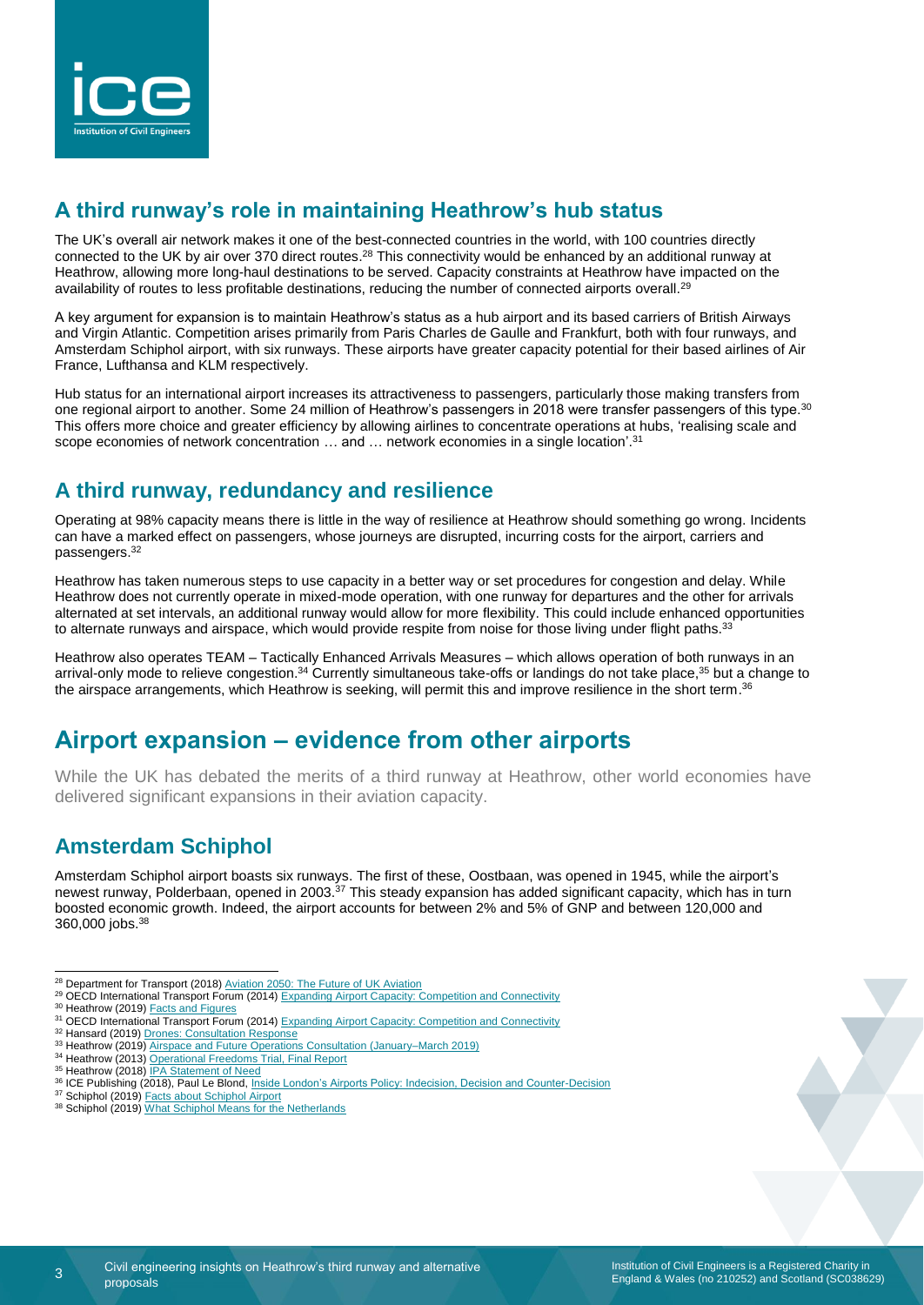

The airport supports growth by enabling other financial centres in Europe, including London, to be reached within an hour. It is at the heart of the Randstad, home to 7.1 million people and the four largest cities in the Netherlands, as well as the ports of Rotterdam and Amsterdam, making this area the 'economic engine of the Netherlands'.<sup>39</sup> This connectivity, alongside other factors like high educational attainment and high English proficiency, has supported inward investment, and attracted international companies.<sup>40</sup>

To illustrate its impact, the airport is a significant freight port, being responsible for 1.8 million tons of cargo<sup>41</sup> and facilitating the Netherlands' status as a top-five export country, despite its ranking as the 28th-largest world economy.<sup>42</sup>

#### **Hong Kong**

Hong Kong International Airport is currently in the process of expanding from two to three runways, with delivery expected in 2024. In many ways, the challenges Hong Kong faces are similar to Heathrow and London. The airport is located in the Pearl River Delta, a major economic area of mainland China, and contributes around 4.6% of Hong Kong's GDP.<sup>43</sup>

Air connectivity is considered crucial to maintaining Hong Kong as an international business centre and a world city. The airport was designed for 87 million passengers and 8.9 million tonnes of cargo per annum, with 376,000 air traffic movements.<sup>44</sup> Enhancement has increased this capacity to 420,000 air traffic movements but it will reach capacity by 2022.<sup>45</sup>

## **What do the public expect from air travel?**

Passenger satisfaction is generally high, with 58% of passengers reporting they enjoy air travel, 61% confident of getting the service they have paid for and 75% confident of the safety of airports and aircraft.<sup>46</sup>

Almost half of UK adults have flown within the previous calendar year, according to the most recent government survey data, released in 2014.<sup>47</sup> This compares to almost two-thirds who used a train at least once in the previous year.<sup>48</sup>

The public are conscious of environmental concerns, with 42% agreeing that the price of a plane ticket should reflect the impact of aviation on the environment.<sup>49</sup> That said, since liberalisation of the market, passengers have become more resistant to increases in the cost of travel brought about by carbon taxes or constrained supply.<sup>50</sup>

The UK has Airport Passenger Duty (APD) that was set up as an environmental charge on all passengers departing from UK airports. This tax raises substantial sums for the Treasury and is scaled to penalise business more than leisure, with double the rates for all but economy seats. The APD charge is non-hypothecated and highly unpopular in the UK travel industry and has resulted in a significant differentiator for growth compared to European countries.

Nonetheless, in 2013 the Airports Commission considered APD to be a valuable feature of a sustainable aviation industry in the UK. APD has the potential to be an important demand-management tool that may be used by future governments, including devolved administrations, to ensure that the UK meets its commitments on aviation emissions. Although not targeted specifically at emissions, the tax is also a means by which consumers currently make a contribution to offset the

l

 $\Delta$ 

<sup>&</sup>lt;sup>39</sup> Savills (2018) [Amsterdam](https://pdf.euro.savills.co.uk/the-netherlands/commercial---dutch-other/city-special-amsterdam-2018.pdf)

<sup>40</sup> Ibid

<sup>41</sup> Ministry of Foreign Affairs (2018) [The Netherlands Compared](https://investinholland.com/wp-content/uploads/2019/03/2182_CU_TheNetherlandsCompared_2018_clickable.pdf)

<sup>42</sup> Schiphol (2019[\) What Schiphol Means for the Netherlands](https://www.schiphol.nl/en/you-and-schiphol/page/prosperity-and-well-being/)

<sup>43</sup> Hong Kong International Airport (2011[\) Hong Kong International Airport Master Plan 2030](https://www.threerunwaysystem.com/media/1174/mp2030_full_en.pdf)

 $44$  Ibid  $45$  Ibid

<sup>46</sup> ComRes, for the Civil Aviation Authority (2018) [UK Aviation Consumer Survey](https://publicapps.caa.co.uk/docs/33/CAA%20Aviation%20Consumer%20survey%20--%205th%20wave%20report%20FINAL%20(2).pdf)

<sup>47</sup> Department for Transport (2014[\) Public Experiences of and Attitudes Towards Air Travel: 2014](https://assets.publishing.service.gov.uk/government/uploads/system/uploads/attachment_data/file/336702/experiences-of-attitudes-towards-air-travel.pdf)

<sup>48</sup> Department for Transport (2018[\) Public Attitudes Towards Train Services: Results from the February 2018 Opinions and Lifestyle Survey](https://assets.publishing.service.gov.uk/government/uploads/system/uploads/attachment_data/file/788424/public-attitudes-towards-train-services-feb-2018.pdf)

<sup>49</sup> Department for Transport (2019[\) National Travel Attitudes Study: 2019 Wave 1](https://assets.publishing.service.gov.uk/government/uploads/system/uploads/attachment_data/file/810908/national-travel-attitudes-study-2019-wave-1.pdf)

<sup>50</sup> Department for Transport (2018[\) Aviation 2050: The Future of UK Aviation](https://assets.publishing.service.gov.uk/government/uploads/system/uploads/attachment_data/file/769695/aviation-2050-web.pdf)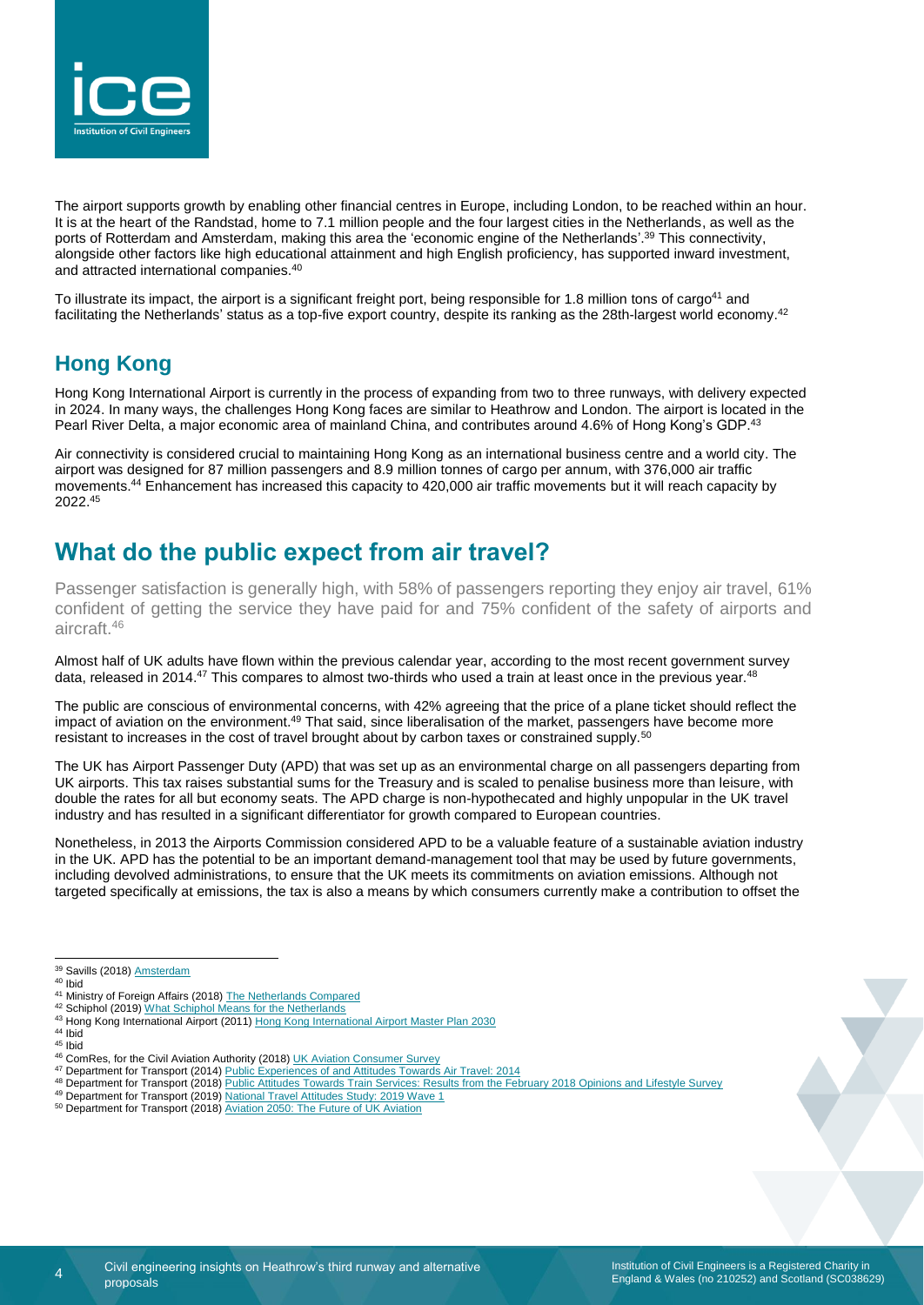

social and environmental impacts of their aviation choices and it is noted that airlines do not pay VAT or fuel duty on aviation fuel.<sup>51</sup>

Some 79% of passengers who have ever flown cite the price of flights as the most important factor when deciding which airline to fly with.<sup>52</sup> A DfT study suggests that in the future passengers may also become more discerning about the quality of the service they receive and the reputation, solvency and track record of the airline they choose.<sup>53</sup>

#### **Business sentiment**

Business is generally supportive of a third runway at Heathrow. The CBI considers the expansion needed for 'the UK … to remain a globally competitive economy', citing the expansion as being able to provide 'new global links and routes' which will 'unlock jobs right across the UK'.<sup>54</sup> The British International Freight Association is also keen to see expanded airfreight capacity, saying, 'Our 1,500 member companies ... have been dismayed over the ongoing delay.'<sup>55</sup>

#### **Does Heathrow have sufficient connectivity to meet passenger needs?**

The benefits of enhanced capacity can be maximised by improved surface access to airports.<sup>56</sup> Around 40% of journeys to Heathrow are currently made by public transport.<sup>57</sup> As part of the third runway programme, Government ministers have said that Heathrow must ensure more people travel by public transport to the airport.<sup>58</sup>

Heathrow's public transport links are through major rail and underground lines and will be enhanced when Crossrail is fully operational. There is road-borne connectivity through the M4 and M25. Additional rail connections are also in development, with a western rail link being developed by Network Rail<sup>59</sup> connecting through to Reading and GWR, and a southern rail link mooted as a market-led proposal.<sup>60</sup> Heathrow currently hosts the UK's busiest coach station and the number of passengers using this mode of transport is planned to double.

Attractiveness of travel by public transport is affected by a number of factors, including the availability of step-free interchanges; frequency, journey times and availability of services at times when people need them; pricing of the service; and reliability.

## **The third runway – current status of the project**

While major airports can bring great benefits, they also face opposition from those affected by construction or operation. This is particularly the case in terms of their impact on local communities and the environment, alongside concerns around cost.

#### **Environmental impact and noise pollution**

International aviation emissions are not currently included in the UK's carbon budgets $61$  but are a part of the UK's longterm target of net zero by 2050.<sup>62</sup> While aviation's contribution to UK emissions is low (6% in 2014<sup>63</sup>), aviation emissions have more than doubled since 1990, while overall emissions have fallen by 40%.<sup>64</sup> There is also evidence that damage to

<sup>56</sup> ICE (2016[\) National Needs Assessment](https://www.ice.org.uk/getattachment/news-and-insight/policy/national-needs-assessment-a-vision-for-uk-infrastr/National-Needs-Assessment-PDF-(1).pdf.aspx#_ga=2.66441326.1196886251.1532086890-2039761902.1517910772)

5

- <sup>57</sup> Heathrow (2014[\) Sustainable Transport Plan](https://www.heathrow.com/file_source/Company/Static/PDF/Heathrow_STP_inter.pdf)
- 58 Parliament.UK (2019[\) Heathrow Expansion: Written Statement –](https://www.parliament.uk/business/publications/written-questions-answers-statements/written-statement/Commons/2019-05-01/HCWS1531/) HCWS1531
- 59 Network Rail (2019[\) Western Rail Link to Heathrow](https://www.networkrail.co.uk/running-the-railway/our-routes/western/western-rail-link-to-heathrow/)
- 60 Aecom (2018) Heathrow [Southern Railway](https://heathrowrail.com/wp-content/uploads/2018/10/HSR_Brochure_Web.pdf)
- <sup>61</sup> House of Commons Library (2019[\) UK Carbon Budgets](http://researchbriefings.files.parliament.uk/documents/CBP-7555/CBP-7555.pdf) <sup>62</sup> Committee on Climate Change (2019[\) Letter to the Rt Hon Chris Grayling MP –](https://www.theccc.org.uk/wp-content/uploads/2019/02/Aviation-Letter-from-Lord-Deben-to-Chris-Grayling.pdf) Aviation 2050: The Future of UK Aviation
- 63 Committee on Climate Change (2016[\) UK Aviation Emissions Must Be Consistent with UK Climate Change Commitments, CCC Says](https://www.theccc.org.uk/2016/10/25/uk-aviation-emissions-must-be-consistent-with-uk-climate-change-commitments-ccc-says/)
- <sup>64</sup> Committee on Climate Change (2019[\) Letter to the Rt Hon Chris Grayling MP –](https://www.theccc.org.uk/wp-content/uploads/2019/02/Aviation-Letter-from-Lord-Deben-to-Chris-Grayling.pdf) Aviation 2050: The Future of UK Aviation

l 51 Airports Commission (2015[\) Final Report](https://assets.publishing.service.gov.uk/government/uploads/system/uploads/attachment_data/file/440316/airports-commission-final-report.pdf)

<sup>52</sup> Ipsos Mori (2019) Aviation Index 2019 – [Public Attitudes Towards Aviation in the UK](https://www.ipsos.com/ipsos-mori/en-uk/aviation-index-2019-public-attitudes-towards-aviation-uk)

<sup>53</sup> Department for Transport (2018[\) Aviation 2050: The Future of UK Aviation](https://assets.publishing.service.gov.uk/government/uploads/system/uploads/attachment_data/file/769695/aviation-2050-web.pdf)

<sup>54</sup> CBI (2019[\) CBI Comments on Heathrow Runway Ruling](https://www.cbi.org.uk/media-centre/articles/cbi-comments-on-heathrow-runway-ruling/)

<sup>55</sup> British International Freight Association (2019) [Forwarders Welcome Heathrow Ruling](https://www.bifa.org/news/articles/2019/may/forwarders-welcome-heathrow-ruling)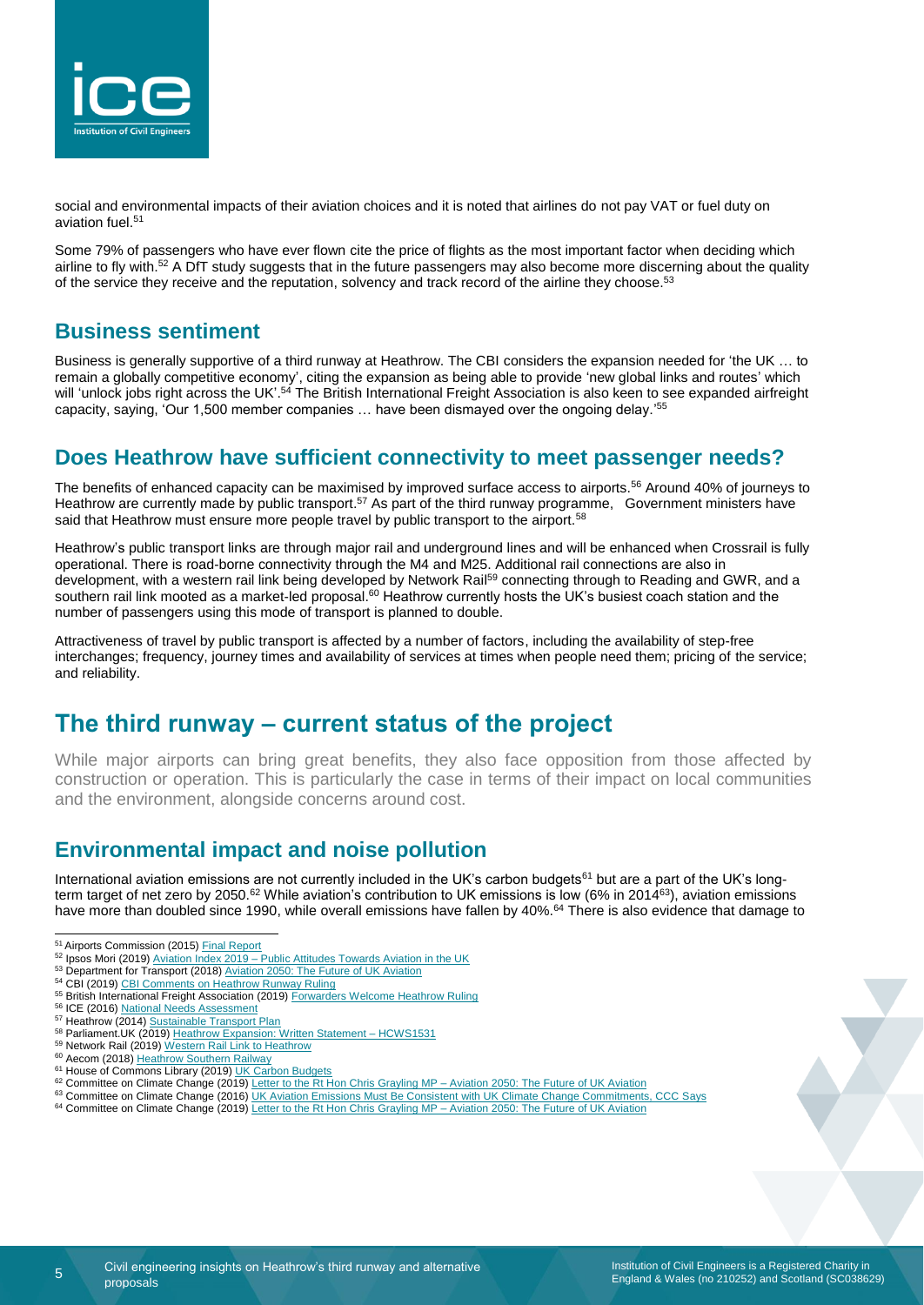

the environment is increased by the pollution being released at high altitude. The German Aerospace Centre (DLR) produced a report claiming that the climate impact of aircraft condensation trails and soot could treble by 2050.<sup>65</sup>

With the likelihood of only moderate fuel efficiency improvements for aviation in the foreseeable future,<sup>66</sup> it follows that any increase in the ceiling on the number of flights permitted will result in greater carbon emissions.

The Committee on Climate Change (CCC) set a target of 37.5 MtCO2e for aviation by 2050, or levels equivalent to those in 2005, for the Fifth Carbon Budget in 2015.<sup>67</sup> A third runway at Heathrow is estimated to add between 1.5 and 2.9 MtCO2e.<sup>68</sup> The committee believes long-term decreases in emissions per flight are achievable through 'new technologies and aircraft designs, improved airspace management, airline operations and use of sustainable fuels'.<sup>69</sup> Historically, engine technology has become more efficient, driven by a need to reduce the costs of fuel.<sup>70</sup> The overall impact could be further mitigated by initiatives such as the Carbon Offsetting and Reduction Scheme for International Aviation.<sup>71</sup>

The London Assembly is notably opposed to expansion. It cites increased carbon emissions, noise pollution from new air routes and additional road congestion, which will impact on local air quality.<sup>72</sup>

Heathrow believes some of the localised carbon impact can be mitigated. It will ensure the runway is carbon neutral in embedded terms and install a 'meadow' of grass which can 'sequester greater amounts of carbon into the ground'.<sup>73</sup> It is also developing a noise insulation scheme worth £700 million for local residents and those under flight paths.<sup>74</sup>

#### **Cost concerns**

The third runway programme is expected to have capital costs of £14 billion in 2014 prices, all of which is financed privately by the airport itself.<sup>75</sup> This is expected to be funded through operational charges such as landing, passenger service and aircraft parking, paid by airlines, as well as non-operational income ranging from retail, car parking and advertising to rentals from businesses in terminals and on the airport property. Income is consolidated into a 'Single Till' that enables commercial performance to support and moderate the operational charges. It should also be noted that Heathrow Airport Limited is an entirely private entity owned by a number of international and UK institutions and relies on its operational margins to fund future development.

While fees and Heathrow's ability to finance the project are regulated by the Civil Aviation Authority (CAA), there is concern from political quarters that Heathrow's investment grade credit rating and ability to finance the new runway might come under stress from market conditions, with potential impacts on services and passengers.<sup>76</sup> This has prompted the CAA to consult on how to ensure the financial resilience of Heathrow.<sup>77</sup>

While Heathrow is contributing to new connecting infrastructure, several bodies, including the London Assembly, are concerned that any additional demand for increased surface access or external infrastructure may fall on the public purse.<sup>78</sup>

#### **Potential restrictions on expansion at other airports**

Heathrow, as the dominant airport in the UK, could crowd out competitors, especially in the South of England. Other airports, such as Gatwick and Birmingham, have expansion plans which could be halted over limits on aviation emissions.

l <sup>65</sup> Deutsches Zentrum für Luft- und Raumfahrt (2019) [Climate Impact of Clouds Formed from Aircraft Condensation Trails Could Treble by 2050](https://www.dlr.de/content/en/articles/news/2019/02/20190627_climate-impact-of-clouds-formed-from-aircraft-condensation-trail.html)

<sup>66</sup> ICE (2016[\) National Needs Assessment](https://www.ice.org.uk/getattachment/news-and-insight/policy/national-needs-assessment-a-vision-for-uk-infrastr/National-Needs-Assessment-PDF-(1).pdf.aspx#_ga=2.66441326.1196886251.1532086890-2039761902.1517910772)

<sup>68</sup> Department for Transport (2017[\) UK Aviation Forecasts](https://assets.publishing.service.gov.uk/government/uploads/system/uploads/attachment_data/file/781281/uk-aviation-forecasts-2017.pdf)

- <sup>70</sup> ICE Publishing (2018), Paul Le Blond, Inside London's Airports Policy: [Indecision, Decision and Counter-Decision](https://www.ice.org.uk/news-and-insight/the-civil-engineer/february-2019/inside-airports-policy)
- <sup>71</sup> ICAO (2019[\) Carbon Offsetting and Reduction Scheme for International Aviation \(CORSIA\)](https://www.icao.int/environmental-protection/CORSIA/Pages/default.aspx)
- <sup>72</sup> London.gov.uk (2019) [Expanding Heathrow Airport is the Wrong Move](https://www.london.gov.uk/press-releases/assembly/expanding-heathrow-airport-is-the-wrong-move) <sup>73</sup> Heathrow (2019[\) Airport Expansion Consultation, Preferred Masterplan](https://aec.heathrowconsultation.com/wp-content/uploads/sites/5/2019/06/Preferred-Masterplan-Hi-Res.pdf)
- 

6

- <sup>76</sup> Parliament.UK (2019) Heathrow Airport: Written Question [286261 in the Name of Andy McDonald MP](https://www.parliament.uk/business/publications/written-questions-answers-statements/written-question/Commons/2019-09-03/286261/) <sup>77</sup> Civil Aviation Authority (2019[\) Economic Regulation of Heathrow Airport Limited: Working Paper on Financial Resilience and Ring Fencing](https://consultations.caa.co.uk/cmg/economic-regulation-of-heathrow-working-paper-on-f/consultation/download)
- <sup>78</sup> London Assembly (2019) [Heathrow Airport Expansion Consultation \(Response\)](https://www.london.gov.uk/sites/default/files/heathrow_expansion_plans_consultation_letter_final.pdf)

<sup>67</sup> Parliament.uk (2018[\) Annex I: Carbon](https://publications.parliament.uk/pa/cm201719/cmselect/cmtrans/548/54818.htm#footnote-039)

<sup>&</sup>lt;sup>69</sup> Committee on Climate Change (2019[\) Letter to the Rt Hon Chris Grayling MP –](https://www.theccc.org.uk/wp-content/uploads/2019/02/Aviation-Letter-from-Lord-Deben-to-Chris-Grayling.pdf) Aviation 2050: The Future of UK Aviation

<sup>&</sup>lt;sup>74</sup> Heathrow (2019[\) Noise Insulation Scheme](https://www.heathrowexpansion.com/local-community/noise-insulation-scheme/)

<sup>&</sup>lt;sup>75</sup> Civil Aviation Authority (2019[\) Economic Regulation of Capacity Expansion at Heathrow Airport: Consultation on Early Costs and Regulatory Timetable](http://publicapps.caa.co.uk/docs/33/20190710%20Costs%20consultation%20MASTER%20FINAL.pdf)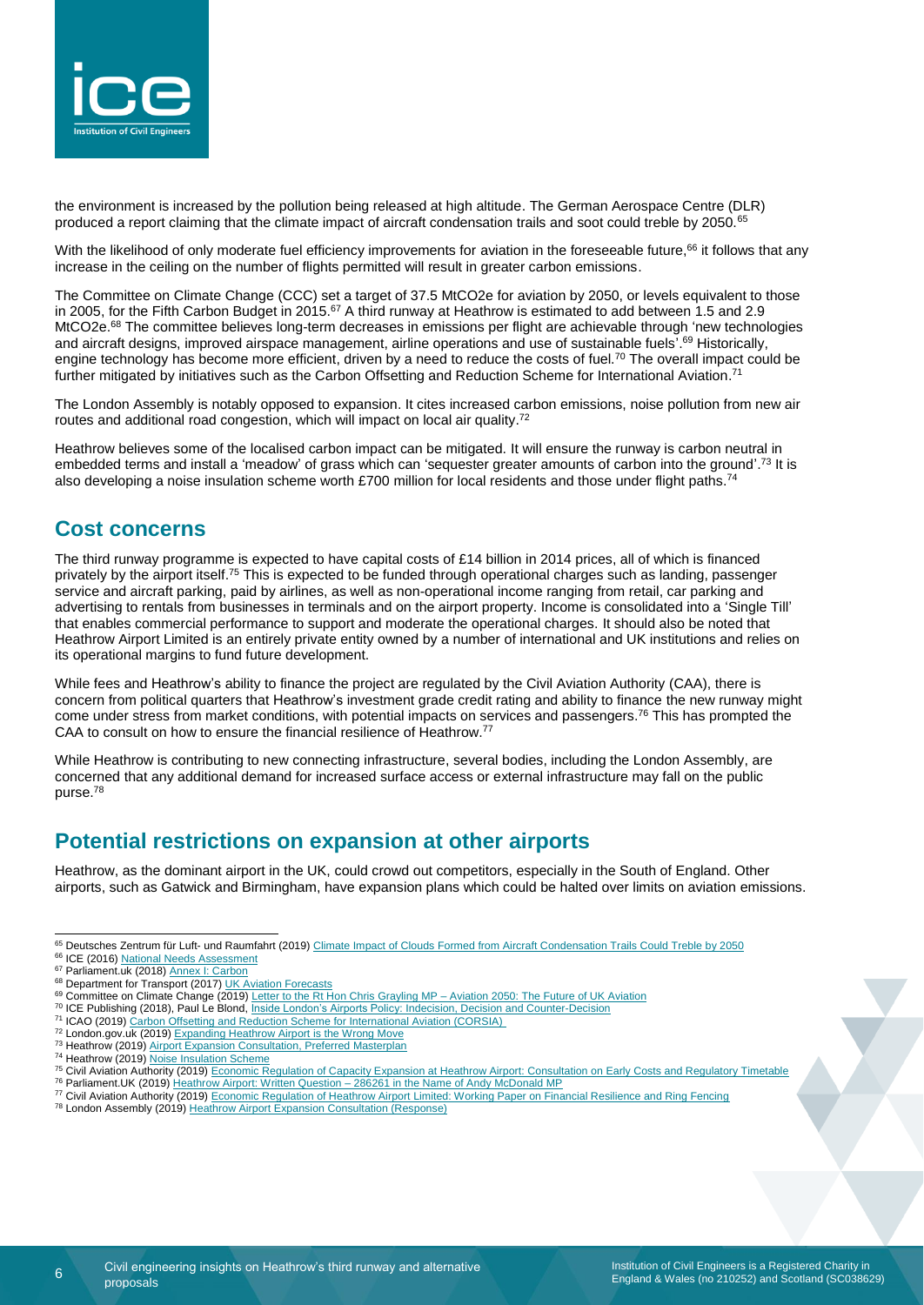

Lord Deben, chair of the CCC, explained, 'If Heathrow is built, it has to be built within the envelope of emissions which we have allowed for aviation. It has knock-on effects. It means you can't build similar things elsewhere in the country.'<sup>79</sup> Airport expansion will be considered by the government once airports have made best use of existing runway capacity.

#### **Impact on the local community**

A third runway will necessitate the compulsory purchase of land around the airport, as well as diversion of the M25 and the redirection of bodies of water. Heathrow estimates that 761 homes will be relocated, along with commercial properties, railheads, community centres and schools. The airport's footprint will increase from circa 1,200 to 1,800 hectares.<sup>80</sup>

Physical expansion is opposed by some councils concerned about the potential adverse impact on local communities. Hounslow outlines that it would prefer Heathrow to 'concentrate on improving its efficiency within its current format',<sup>81</sup> while Sutton Council is opposed 'due to the impact on neighbouring local boroughs'.<sup>82</sup> Some local authorities are more supportive, with Buckinghamshire County Council citing potential economic benefits.<sup>83</sup>

## **How viable would alternatives to expansion at Heathrow be?**

The Airports Commission considered a second runway at Gatwick and extension of the north runway at Heathrow in addition to a third runway at Heathrow. It decided a new runway at Heathrow offered the best route forward. In this section, ICE Fellows and other experts have offered their insights on proposed alternatives to address the concerns raised in the previous section.

#### **An additional runway at Gatwick**

Gatwick is the busiest single-runway airport in the world<sup>84</sup> and handles 14% more passengers per runway than Heathrow.<sup>85</sup> Gatwick has been prevented from building a second runway by an agreement with West Sussex County Council since 1979, which expires at the end of 2019. There are, in theory, two runways already in place. A shorter runway to the north of the main runway was built as part of the agreement as a standby, or emergency, runway.

Gatwick set out in its master plan for future growth that the standby runway could be brought into use for departure flights only, owing to the runway's close proximity to the main runway, adding around 10–15 air transport movements in peak hours.<sup>86</sup> This would not provide the same capacity as a second full runway at Gatwick, which would allow for 10,000 more air transport movements per year compared to a third runway at Heathrow.<sup>87</sup> Gatwick has safeguarded land earmarked for a second runway against development incompatible with a new runway, and it plans to continue to do this.<sup>88</sup>

While Gatwick had a strong case, expansion at Heathrow was favoured on the basis that long-haul and overall connectivity would be improved to a greater degree and that rail and transport connections would benefit a greater number of people. It is also believed that wider economic benefits, including jobs, would take longer to materialise and be smaller in scope with a Gatwick expansion.<sup>89</sup> A case for a second additional runway in the Southeast will arise at the latest by  $2050<sup>90</sup>$  and given the ease of construction, strong economic case and steps already taken, Gatwick could prove a viable location at that time.

- 81 London Borough of Hounslow (2019) [Public Consultation Launches on Heathrow Airport Expansion –](https://www.hounslow.gov.uk/news/article/786/public_consultation_launches_on_heathrow_airport_expansion_–_have_your_say_for_hounslow) Have Your Say For Hounslow!
- 82 Sutton Council (2019) [Heathrow Airport Proposed Expansion](https://www.sutton.gov.uk/news/article/361/heathrow_airport_proposed_expansion)

l <sup>79</sup> Sky News (2019[\) Heathrow's Third Runway May Prevent Other UK Airports from Expanding, Advisor Warns](https://news.sky.com/story/heathrows-third-runway-may-prevent-other-airports-from-expanding-adviser-warns-11748312)

<sup>80</sup> Heathrow (2019[\) Airport Expansion Consultation, Preferred Masterplan](https://aec.heathrowconsultation.com/wp-content/uploads/sites/5/2019/06/Preferred-Masterplan-Hi-Res.pdf)

<sup>83</sup> Buckinghamshire County Council (2017) Heathrow Expansion – [Revised Airports National Policy Statement Consultation](https://www.buckscc.gov.uk/media/4510312/bcc-leader-response-to-nps-2-consultation.pdf)

<sup>84</sup> Gatwick (2019[\) Our History](https://www.gatwickairport.com/business-community/about-gatwick/company-information/our-history/)

<sup>85</sup> Civil Aviation Authority (2019[\) Air Passengers by Type and Nationality of Operator 2018](http://www.caa.co.uk/uploadedFiles/CAA/Content/Standard_Content/Data_and_analysis/Datasets/Airport_stats/Airport_data_2018_annual/Table_08_Air_Pax_by_Type_and_Nat_of_Op.pdf)

<sup>86</sup> Gatwick (2018[\) Gatwick Airport Draft Master Plan 2018](https://www.gatwickairport.com/globalassets/business--community/growing-gatwick/gatwick-draft-master-plan-final.pdf)

<sup>87</sup> Department for Transport (2017[\) UK Aviation Forecasts](https://assets.publishing.service.gov.uk/government/uploads/system/uploads/attachment_data/file/781281/uk-aviation-forecasts-2017.pdf)

<sup>88</sup> Gatwick (2018[\) Gatwick Airport Draft Master Plan 2018](https://www.gatwickairport.com/globalassets/business--community/growing-gatwick/gatwick-draft-master-plan-final.pdf)

<sup>89</sup> Airports Commission (2015) [Final Report](https://assets.publishing.service.gov.uk/government/uploads/system/uploads/attachment_data/file/440316/airports-commission-final-report.pdf)

<sup>90</sup> Airports Commission (2013) [Interim Report](https://assets.publishing.service.gov.uk/government/uploads/system/uploads/attachment_data/file/271231/airports-commission-interim-report.pdf)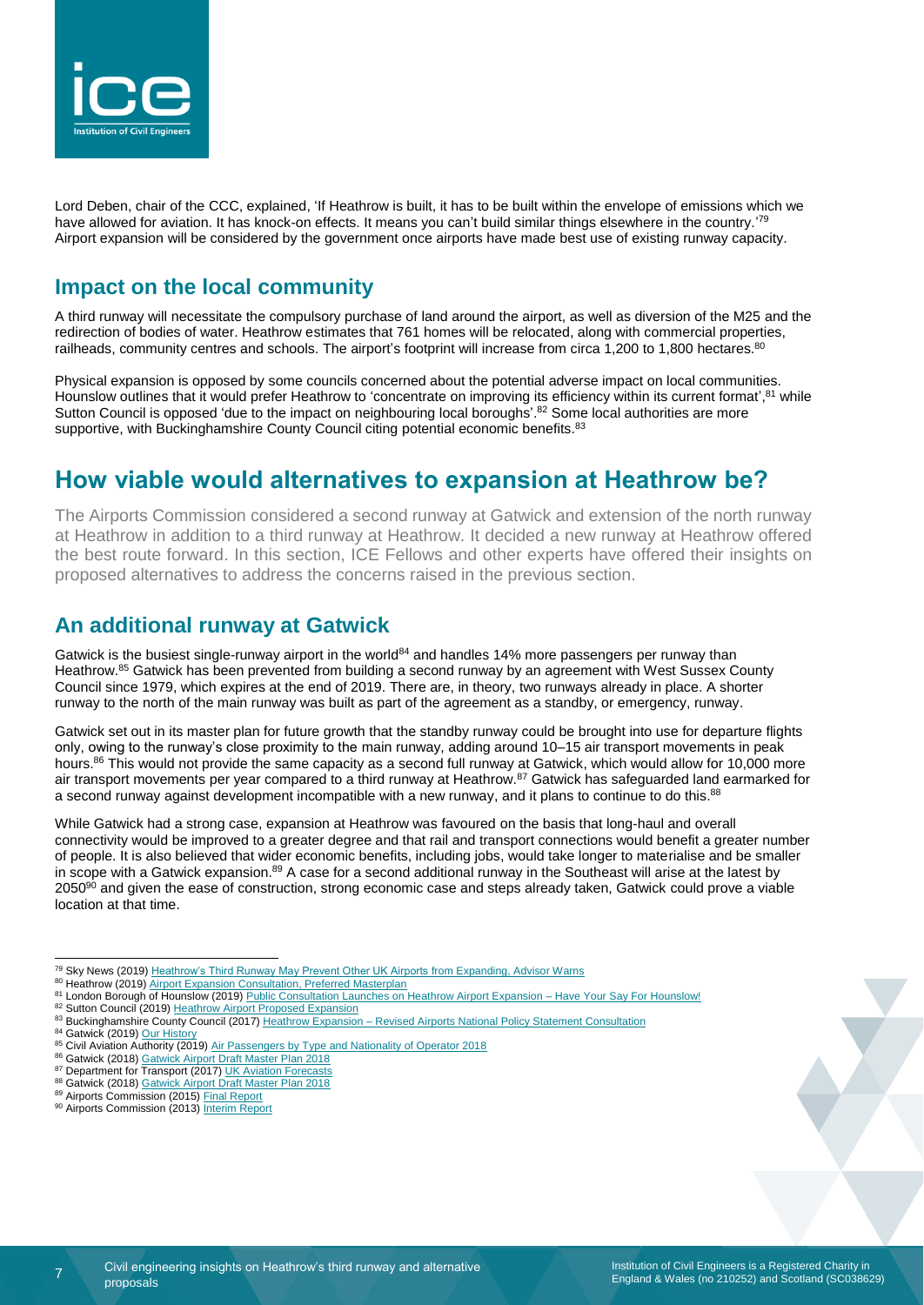

#### **Expansion and connectivity at regional airports**

Historically there has been a lack of demand-based need for expansion at regional airports.<sup>91</sup> However, improving connectivity at these airports would be likely to lead to a greater utilisation of capacity by creating new journey opportunities for both business and pleasure.

Indeed, a more recent report by Airlines UK found that UK airfreight would benefit from greater utilisation of regional capacity. <sup>92</sup> This would encourage greater competition and support regional businesses wishing to export. This is pertinent given that airfreight has grown in the last decade, with an increase of 8.2% between 2015 and 2016 alone.<sup>93</sup>

## **High-speed rail**

Since it started operating, High Speed One (HS1) has captured more than 80% of the market between London and Paris.<sup>94</sup> This has reduced carbon impacts due to modal shift from air and sea to rail and freed up capacity at airports.

Should HS2 go ahead, similar effects on domestic routes between Heathrow, Manchester and Scotland could occur. Catchment areas for all airports on HS2's route would benefit from much enhanced connectivity, providing passengers with more choice, utilising spare capacity in the Midlands and the North.

The principle could be extended further, to the near Continent. A link connecting HS1 and HS2 via Heathrow and Gatwick<sup>95</sup> with airports in Paris and the Netherlands could allow for these airports to work as a regional 'mega hub'. However, cost and practical challenges, including planning, would potentially prohibit the scheme. Additionally, the scheme would be subject to whatever new arrangements are developed following Britain's departure from the European Union.

HS1 has the capacity to accommodate future international growth. In 2017/18 there were 17,203 international train movements on HS1.<sup>96</sup> There would be capacity for up to 32,200 international train movements by 2040 from a combination of additional Eurostar services and a new entrant.<sup>97</sup> Further, there are examples of equivalent air-to-rail shifts in Europe, where Lufthansa provides an express rail service between Frankfurt and Cologne, replacing domestic flights on this route. 98

l

8

<sup>91</sup> Airports Commission (2013) [Interim Report](https://assets.publishing.service.gov.uk/government/uploads/system/uploads/attachment_data/file/271231/airports-commission-interim-report.pdf)

<sup>92</sup> Airlines UK (2018[\) Assessment of the Value of Air Freight Services to the UK Economy](https://airlinesuk.org/wp-content/uploads/2018/10/Assessment-of-the-value-of-air-freight-services-to-the-UK-economy-Final-Report-v22-Oct-2018-b-SENT.pdf)

<sup>93</sup> IATA (2016[\) October Air Freight Demand Up 8.2%](https://www.iata.org/pressroom/pr/Pages/2016-12-07-02.aspx) 94 HS1 Ltd (2019) [Five Year Asset Management Statement, Control Period 3](https://highspeed1.co.uk/media/n00d1hcw/hs1-ltd-5yams-30-may-2019-final-update-12-july.pdf)

<sup>95</sup> Expedition (2018[\) HS4Air](https://expedition.uk.com/thinking/hs4air-an-m25-for-high-speed-trains/)

<sup>96</sup> HS1 Ltd (2019) [Five Year Asset Management Statement, Control Period 3](https://highspeed1.co.uk/media/n00d1hcw/hs1-ltd-5yams-30-may-2019-final-update-12-july.pdf)

<sup>97</sup> Ibid

<sup>98</sup> Frankfurt Airport (2019) [Lufthansa Express Rail](https://www.frankfurt-airport.com/en/travel/transfer.detail.suffix.html/service/directions/lufthansa-express-rail.html)